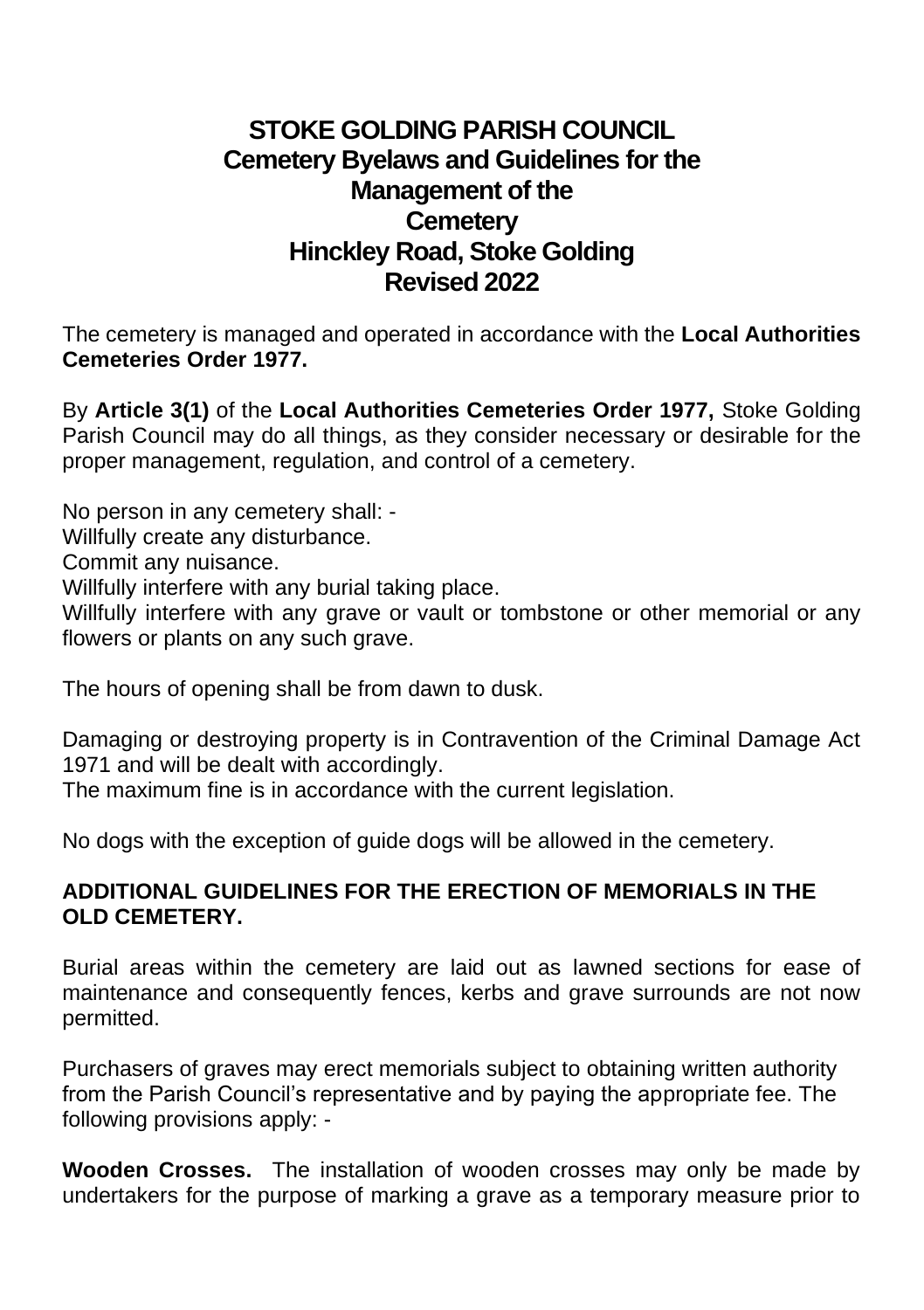the installation of a permanent memorial of some type of stone.

**Stone Memorials.** All memorials in the cemetery must be of some natural quarried stone and the design must be approved by the Parish Council's representative before erection. No 'full grave' memorial may exceed 3ft 6ins in width or 4ft in height. Cremation and casket plots memorials may not exceed 2ft in width and 2ft 6ins in height. Persons wishing to erect any memorial must consult the Cemetery Administrator before applying to do so. Plaques on the Memorial Wall are allowed subject to the same approval and payment of a fee. Only one memorial is permitted per grave plot, but additional names may be added to an existing memorial with the permission of the Burial Authority.

All memorials and the installation of such memorials must be fitted by a qualified stonemason and works must be carried out to the recognised industry standard as laid down by the National Association of Memorial Masons (NAMM) Code of Working Practice giving at least a 20 year guarantee.

Any memorial placed in the cemetery on behalf of a deceased person shall remain the property of that person so placing it who shall be responsible for its placing, upkeep, and continued safety. If the stone, for any reason becomes a danger to the public the Burial Authority shall retain the right to demand that it be made safe or to demand its removal or they may remove the memorial or lay it flat without the permission of the owner and at the expense of the owner if they can be traced.

Any memorial installed in the cemetery will be inspected and tested every 3-5 years to ensure that it withstands a reasonable pressure that may be applied by users of the cemetery.

**The planting of trees and shrubs.** The full-length planting of a grave is not permitted, neither is the planting of trees or shrubs elsewhere in the cemetery grounds except by permission of the Burial Authority in a specially designated area usually in memory of the deceased. A small plastic plaque of dedication is permitted to be placed at the base of such tree subject to the approval of the Burial Authority. There is no erection fee charged by the Burial Authority for these plaques. Bulbs may be planted around the headstone area, but the Parish Council accepts no responsibility for the care and maintenance of such plantings.

**Graves.** To keep the cemetery in good order or repair the burial authority will strim or spray weeds etc. on un-tended graves. Trees/bushes that have not been granted the right to be planted in the cemetery or are encroaching on other grave spaces may be removed by the burial authority.

**Turfing.** All new graves will be turfed by the Parish Council after settlement has taken place on the grave when weather conditions permit. This may, in some cases